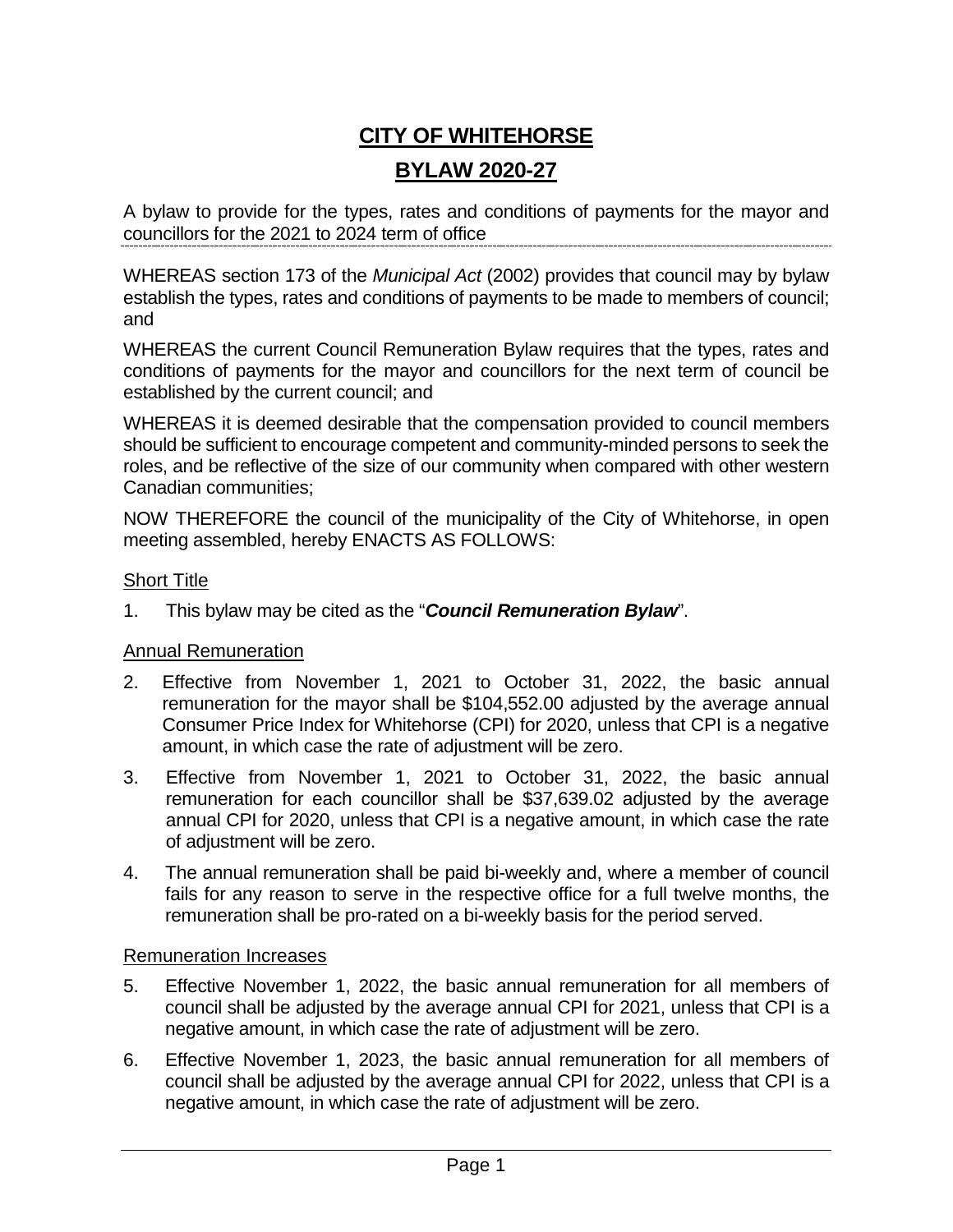## Additional Benefits for the Mayor

- 7. The mayor is entitled to benefits including Extended Health Care, Dental Care, Short-term Disability, Long-term Disability, Group Life Insurance, Accidental Death and Dismemberment Insurance, and the Employee Assistance Program as detailed herein:
	- (1) Premiums for Extended Health Care, Dental Care, and Group Life Insurance will be paid 90% by the employer and 10% by the mayor.
	- (2) Dental coverage includes 100% basic unlimited, 50% major restorative to a yearly maximum of \$2,500.00 per person, and 50% orthodontic to a lifetime maximum of \$1,500.00 per person.
	- (3) Group Life/Accidental Death and Dismemberment is two times the annual salary rounded up to the next highest thousand.
	- (4) Short Term Disability (Weekly Indemnity) coverage is 100% employer paid. The mayor qualifies after the third day of illness and a physician's statement is required.
	- (5) The mayor will pay 100% of the premium for Long Term Disability coverage. Payments will be based upon 65% of the first \$3,500.00 monthly earnings and 55% of the remaining monthly earnings to a maximum benefit of \$4,000.00 per month.
	- (6) The mayor is entitled to time off with pay for periods of absence of three working days or less for bona fide non-occupational illness or accident, for medical, dental and optical appointments, or an illness of a member of the mayor's immediate family.
- 8. The mayor is entitled to the above-noted benefits as per the Management and Confidential Exclusion Employment Bylaw, but is not entitled to any of the other benefits outlined in that bylaw. With respect to vacation time, the mayor is permitted to take paid personal leave as he or she sees fit and therefore, at the end of the mayor's term of office, there will not be any entitlement to a vacation pay-out.

## Additional Benefits for Councillors

- 9. Councillors are entitled to benefits including Extended Health Care, Dental Care, Weekly Accident Indemnity, Accidental Death and Dismemberment Insurance, a Childcare Allowance, and the Employee Assistance Program as detailed herein:
	- (1) Premiums for Extended Health Care and Dental Care will be paid 90% by the employer and 10% by the councillor.
	- (2) Dental coverage includes 100% basic unlimited and 50% major restorative to a yearly maximum of \$2,500.00 per person.
	- (3) Weekly Accident Indemnity coverage in the amount of \$300.00 per week is available to councillors injured in an accident who are gainfully employed on a full-time basis immediately before the date of injury.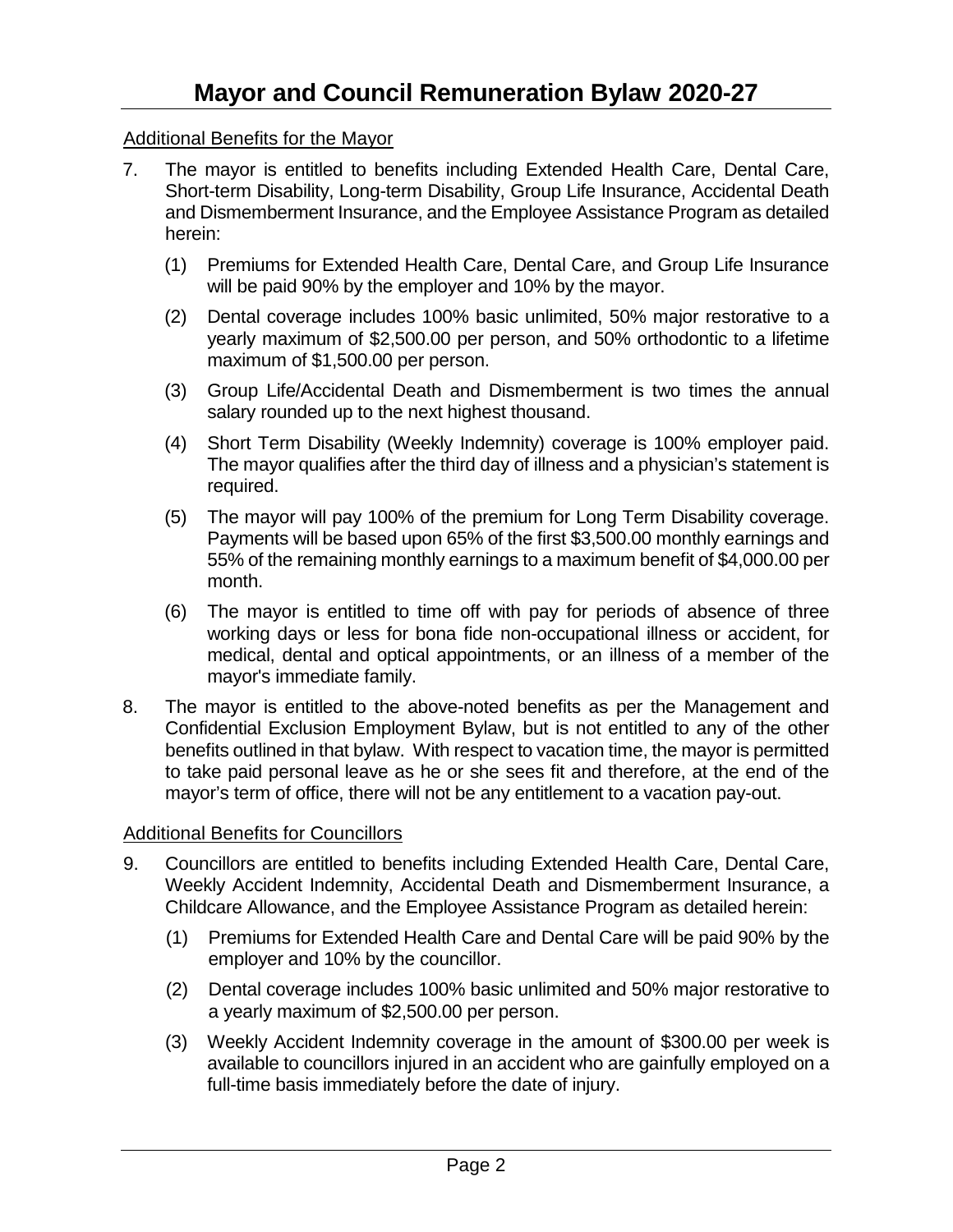- (4) Accidental Death and Dismemberment (\$100,000.00 Policy) includes 24-hour coverage.
- (5) Councillors with dependents living in their home who are younger than 13 years of age will be eligible to claim a childcare allowance for all official meetings of council. For the purposes of this bylaw:
	- (a) The childcare allowance will be set at an hourly rate equal to the established Yukon hourly minimum wage at the time the claim is made; and
	- (b) Official meetings include standing committee and regular council meetings, council and senior management meetings, training related to city business, and all local meetings, events or business functions where council or the mayor and city manager requires the attendance of council members.

# Funding for Reimbursement of Expenses

- 10. Each year in the annual operating budget council will identify budget dollars to fund or reimburse members of council for expenses incurred in performing their duties as members of council. The current allocation of funding is:
	- (1) Mayor's expenses \$10,500.00
	- (2) Councillor expenses \$28,500.00
- 11. Eligible expenditures for each councillor may be funded to a maximum of \$3,750.00 annually. Included in this \$3,750.00 is a \$300.00 annual allocation for miscellaneous expenses that do not require approval of the mayor and city manager or a resolution of council.
- 12. All costs incurred by a councillor that are in excess of his or her annual allocation will be the personal responsibility of the said councillor unless prior approval by council resolution is received authorizing the use of another councillor's unexpended allocation.
- 13. The \$6,000.00 balance of the council expense budget shall be used to reimburse councillors for expenses incurred when an invitation or obligation of the entire council is delegated to one or more of its members. Unless agreed otherwise by the mayor and city manager or by council resolution, where all members of council have an invitation or obligation to attend a scheduled local meeting or function and no specific council member is delegated to attend on council's behalf, no expenses shall be funded.

## **Expenses**

14. Eligible expenses include but are not limited to mileage, air fares, registration fees, meals, and lodging. Daily stipends for councillors in accordance with section 21 of this bylaw are also considered eligible expenses.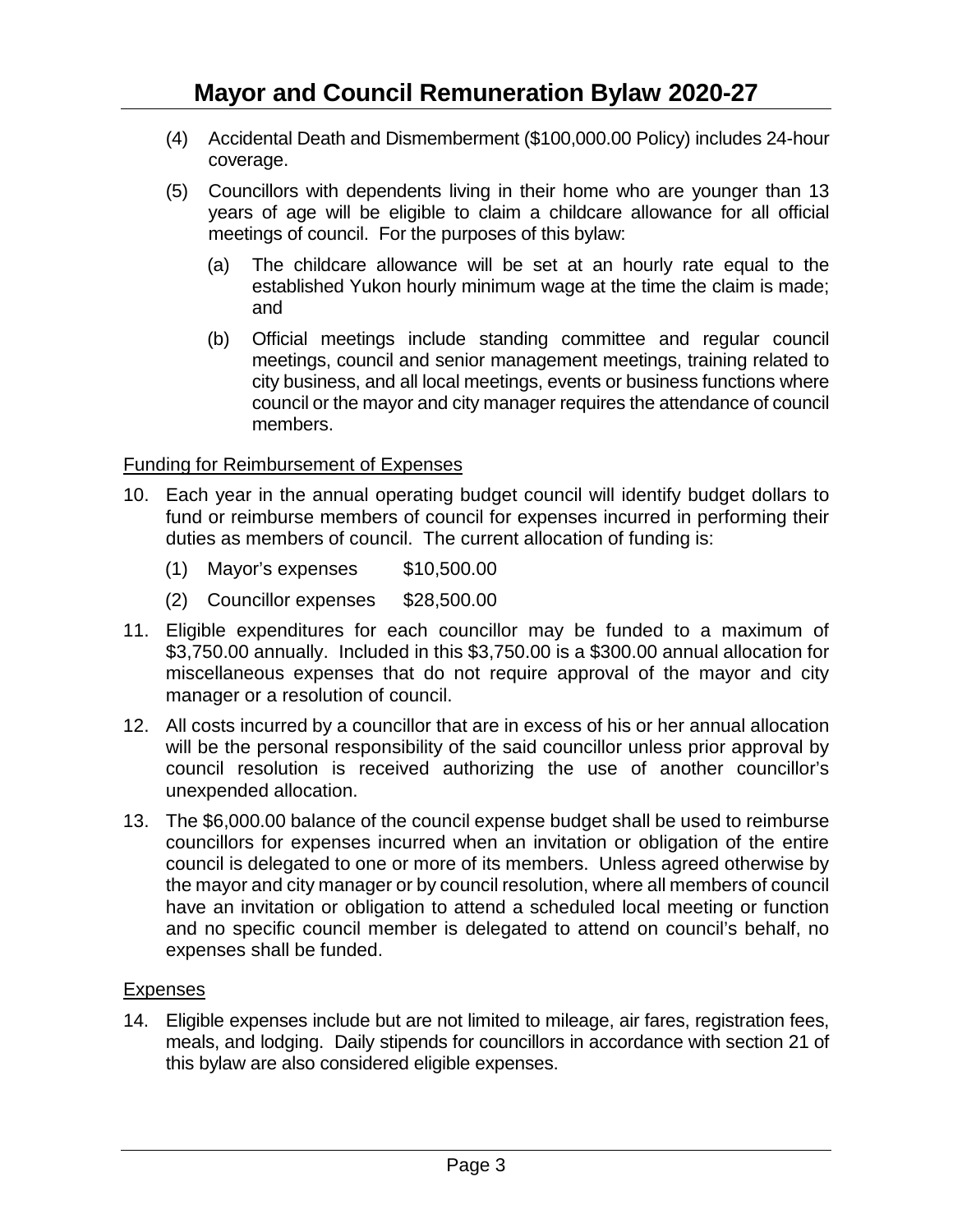- 15. For an expense to be funded it must be incurred to assist members of council in performing their duties as council members.
- 16. Eligible expenditures normally include costs incurred for training, travel, events, functions, promotion, and other direct out-of-pocket expenses. Eligible criteria include training related to city business and expenses related to events or functions that:
	- (1) maintain council's profile in the community;
	- (2) demonstrate council's interest in community issues;
	- (3) maintain and/or enhance council's ability to make informed decisions on community issues;
	- (4) maintain and/or enhance the skills required by individual council members to effectively serve the community;
	- (5) involve liaising with other elected officials;
	- (6) involve representing the City of Whitehorse on city business; and
	- (7) are approved by the mayor and city manager or by council resolution.
- 17. Prior approval of council is required for funding or reimbursement of expenses incurred in conjunction with travel by members of council outside of the City of Whitehorse.
- 18. Notwithstanding the provisions of section 17 of this bylaw, where a councillor is designated as a city representative to the Association of Yukon Communities and expected to attend regularly scheduled meetings that may require travel to other Yukon communities, the mayor and city manager may approve requests for funding or reimbursement of expenses incurred. In such circumstances, the councillor shall give advance notice to all members of council that he or she will be out of town for this purpose.
- 19. Funding or reimbursement of travel expenses for all members of council will be provided in accordance with the Travel Expenses Administrative Directive.

## Daily Stipend for Councillors

- 20. In addition to the annual remuneration provided for in section 3 of this bylaw, and subject to section 11 herein, councillors are eligible for a daily stipend in accordance with the provisions of this bylaw.
- 21. The daily stipend may be claimed for periods when councillors are engaged in representing the city at a business function or event, attending non-regular meetings related to city business, or participating in training related to city business. The stipend shall be paid as follows:

| (1) For periods of between one and four hours: | \$100.00 |
|------------------------------------------------|----------|
|                                                |          |

(2) For periods of four hours or more \$150.00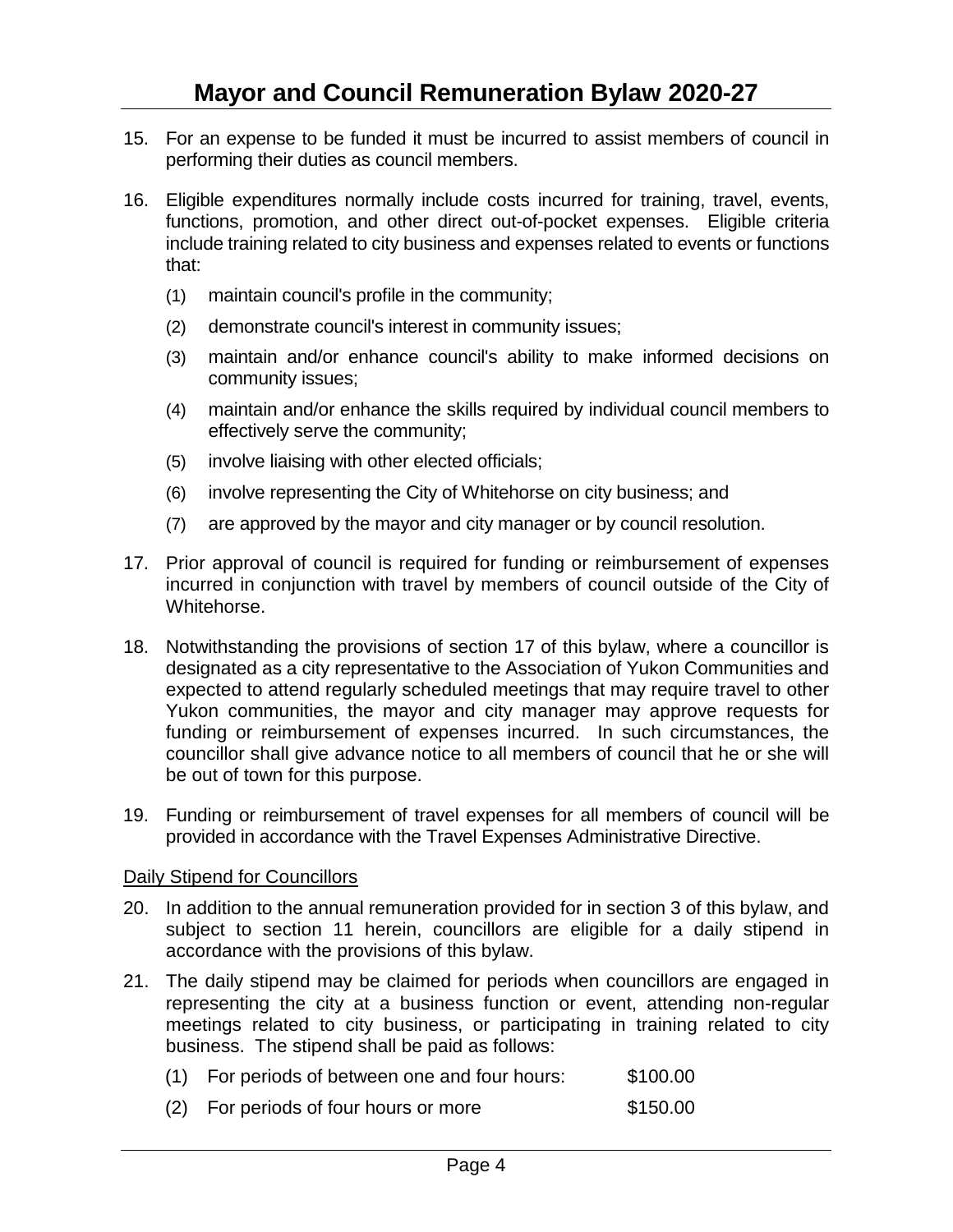- 22. No stipend shall be paid to councillors when they are:
	- (1) Representing the city at a function or event, or attending a meeting or participating in training for periods of less than one hour, or
	- (2) Attending noon hour meetings of council and senior management, or
	- (3) Attending regularly scheduled standing committee and council meetings, or special council meetings; or
	- (4) Attending regularly scheduled meetings of committees to which they are appointed as a representative of council.
- 23. The daily stipend provided for in section 20 of this bylaw shall be paid only with respect to periods when a councillor:
	- (1) Represents the city at a business function or event that is authorized or approved in advance by the mayor and city manager or by council resolution; or
	- (2) Attends a pre-scheduled but non-regular evening or weekend meeting of council and senior management, a strategic planning workshop, a legislative workshop, or a council training session; or
	- (3) Is required to be absent from the city for six or more hours for the purpose of travel to represent the city at a business function or event that has been authorized or approved in advance by the mayor and city manager or by council resolution; or
	- (4) Acts as deputy mayor when the mayor is absent.
- 24. Approval by the mayor and city manager for the payment of a daily stipend applies only to councillors attending local business functions or events as a representative of the city, attending non-regular local meetings related to city business, or participating in local training related to city business. All other approvals require a resolution of council.

## Remuneration for the Next Term of Council

25. Following the completion of 18 months in office, council shall review the council remuneration bylaw and establish the types, rates and conditions of payments for the mayor and councillors for the next term of council. Review of the bylaw shall be completed in time for the remuneration for the next term of council to be established by bylaw before the current council begins the final 12 months of their term of office.

## Bylaw Repeal

26. Bylaw 2018-11, including all amendments thereto, shall be repealed on the date this bylaw comes into force.